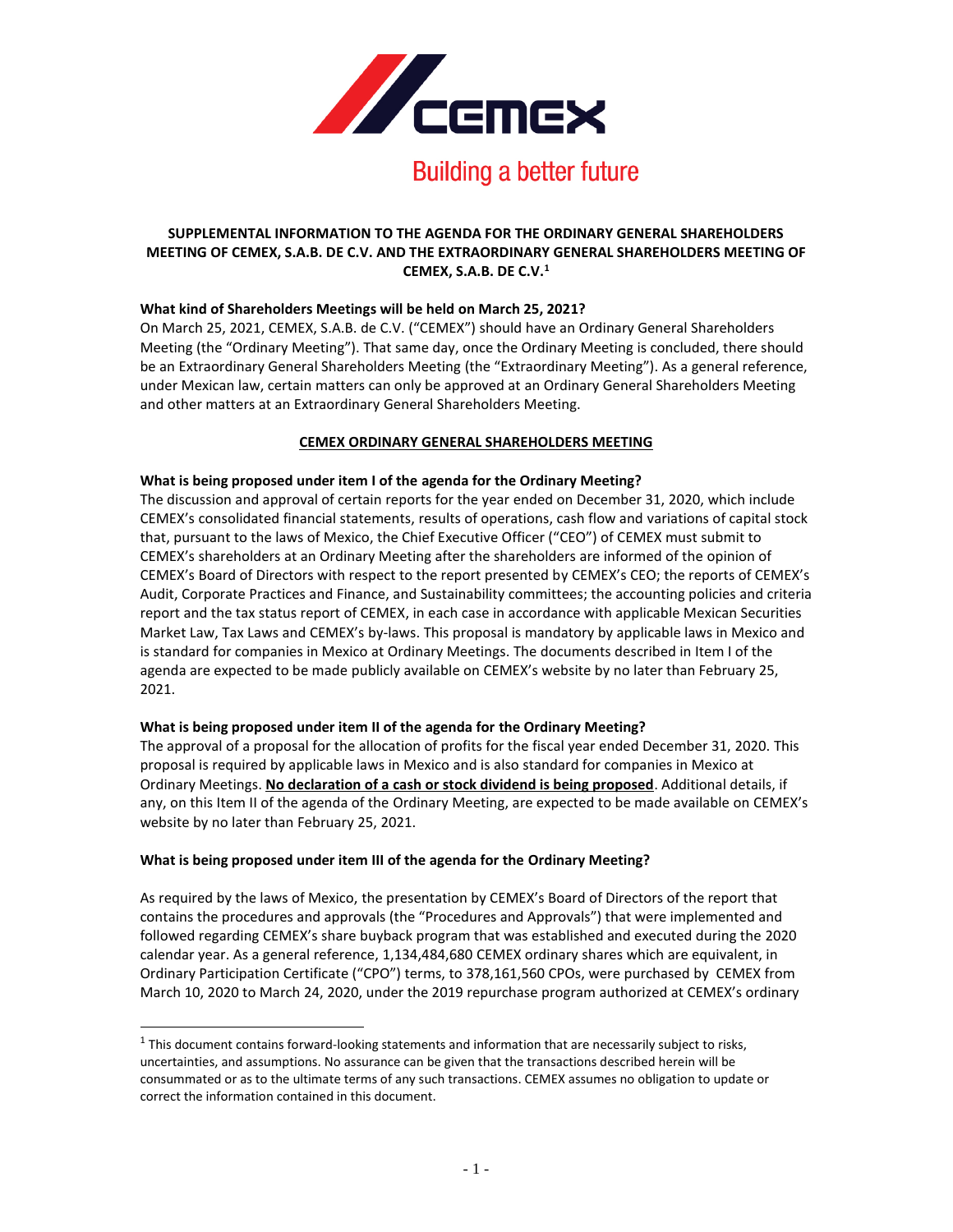

# **Building a better future**

general shareholders meeting held on March 28, 2019. CEMEX, S.A.B. de C.V. did not repurchase any other CPOs between January 1, 2020 and March 10, 2020 and has not repurchased any additional CPOs since March 24, 2020. On April 8, 2020, CEMEX announced that, to enhance CEMEX's liquidity during the COVID-19 pandemic, CEMEX suspended the CEMEX's share buyback program for the remainder of 2020.

Additional details, if any, on this Item III of the agenda of the Ordinary Meeting, are expected to be made available in CEMEX's website by no later than February 25, 2021.

# **What is being proposed under item IV of the agenda for the Ordinary Meeting?**

Similar to what was discussed and approved in CEMEX's Ordinary General Shareholders Meeting held in 2020 and since 2018 relating to CEMEX's share buyback program that was established and executed during the 2020 calendar year, this item includes the discussion and approval to set the amount of a reserve that would be used for the repurchase of CEMEX shares or other instruments representing such shares. The share buyback program being proposed would be of up to U.S.\$500 million starting on March 25, 2021, and up until the date of CEMEX's next Ordinary General Shareholders Meeting, expected to be held on or before April 30, 2022.

In general, the Procedures and Approvals followed during 2020 would also be followed during 2021. In particular, if the proposal is approved, repurchases under the share buyback program would be made from time to time at prevailing market prices in open market purchases in Mexico, as determined by the Chairman of CEMEX's Board of Directors, CEMEX's CEO or CEMEX's Chief Finance Officer. This share buyback program does not obligate CEMEX to acquire any particular amount of stock. The timing, frequency and amount of repurchase activity will depend on a variety of factors such as levels of cash generation from operations, cash requirements for investment in CEMEX's business, CEMEX stock prices, market conditions and other factors such as restrictions in CEMEX's debt agreements. The existing share buyback program may be suspended, modified or discontinued at any time and has no set expiration date. In each of CEMEX's future Ordinary General Shareholders Meetings, held yearly, shareholders would need to approve the amount of the share buyback program for the remainder of the year in which such meeting is held and up until the following Ordinary General Shareholders Meeting.

Additional details, if any, on this Item IV of the agenda of the Meeting, are expected to be made available in CEMEX's website by no later than February 25, 2021.

#### **What is being proposed under item V of the agenda for the Ordinary Meeting?**

Two separate actions, to be voted separately, to decrease the capital stock of CEMEX (in its variable part) by way of the following actions:

**(1)** First, **to cancel** the CEMEX ordinary shares (1,134,484,680) that were repurchased during the 2020 calendar year under CEMEX's share buyback program; and

**(2)** Second, **to cancel** 3,409,510,974 CEMEX treasury shares authorized to support any new issuance of convertible securities and/or for the placement of such shares by means of public offering or private subscription.

Additional details, if any, on this Item V of the agenda of the Ordinary Meeting, are expected to be made available in CEMEX's website by no later than February 25, 2021.

#### **What is being proposed under items VI, VII and VIII of the agenda for the Ordinary Meeting?**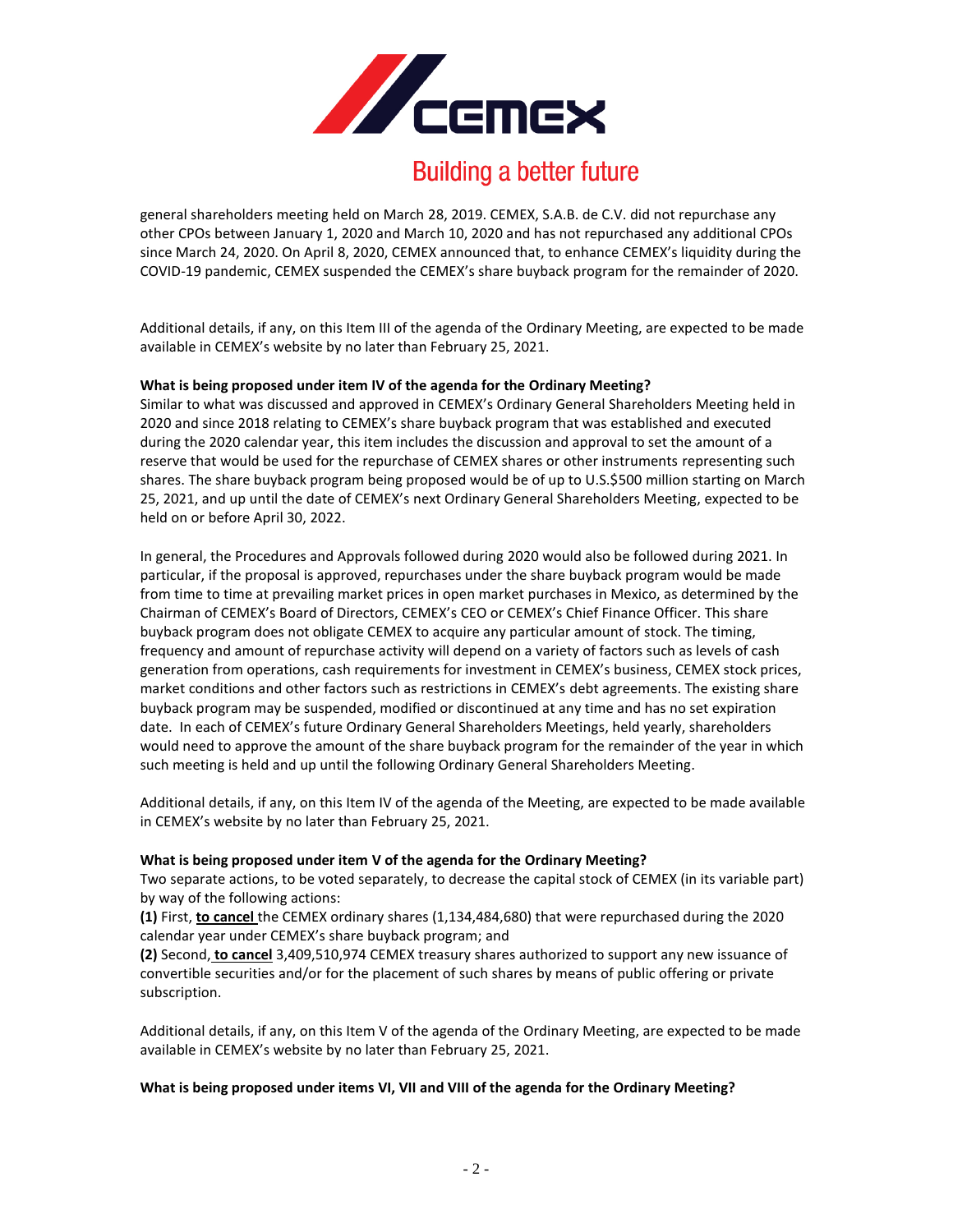

# **Building a better future**

In accordance with the laws of Mexico, for item VI of the agenda, the approval of (i) the persons that will be proposed during the Ordinary Meeting to be appointed as members of CEMEX's Board of Directors and (ii) the persons that will be proposed during the Ordinary Meeting to be appointed the President, respectively for each corresponding committee, and members of CEMEX's Audit Committee, Corporate Practices and Finance Committee, and Sustainability Committee. Under the laws of Mexico, the individuals being proposed are done so as a group and not individually; for item VII of the agenda, the proposal for the compensation of members of CEMEX's Board of Directors, Audit Committee, Corporate Practices and Finance Committee, and Sustainability Committee; and for item VIII of the agenda, the proposal to appoint the delegate or delegates who will formalize the approved resolutions. These proposals are standard for companies in Mexico at these meetings.

The names and biographies of the persons being proposed to be appointed to CEMEX's Board of Directors and CEMEX's Audit, Corporate Practices and Finance, and Sustainability committees, respectively, as well as their proposed compensation, are expected to be made available in CEMEX's website by no later than February 25, 2021.

# **CEMEX EXTRAORDINARY GENERAL SHAREHOLDERS MEETING**

# **What is being proposed under item I of the agenda for the Extraordinary Meeting?**

For the avoidance of doubt, **no** (i) capital increase, (ii) issuance of shares or (iii) issuance of convertible securities of CEMEX is being proposed for the Extraordinary Meeting. The only item being proposed for the Extraordinary Meeting is an amendment to the bylaws of CEMEX, in particular to Article 2 of the bylaws, which is the Article that includes CEMEX's corporate purpose. The amendment of article 2 of CEMEX's bylaws being proposed is so that CEMEX can precise its corporate purpose so that the corporate purpose is in line with activities it can carry out or that it currently carries out, directly or indirectly through third parties. Also, if the amendment to Article 2 is approved, the other item being proposed is to amend and restate CEMEX bylaws by incorporating the amendments to Article 2 that are approved. This proposal is standard for companies in Mexico at these meetings when amendments to the bylaws are being proposed, as amendments to bylaws are approved at extraordinary general shareholders meetings

Additional details, if any, on this Item of the agenda of the Extraordinary Meeting, are expected to be made available in CEMEX's website by no later than February 25, 2021, including the full details of the actual amendments to Article 2 of CEMEX's bylaws.

#### **What is being proposed under item II of the agenda for the Extraordinary Meeting?**

The proposal to appoint the delegate or delegates who will formalize the approved resolutions. This proposal is standard for companies in Mexico at these meetings.

Additional details, if any, on this Item of the agenda of the Extraordinary Meeting, are expected to be made available in CEMEX's website by no later than February 25, 2021.

# **GENERAL**

# **Where can I get more information and documentation about the Ordinary Meeting and the Extraordinary Meeting?**

For more information and documentation, you should visit the "Events and Calendars" section located on the "Investors" section on CEMEX's website at [www.cemex.com.](http://www.cemex.com/)